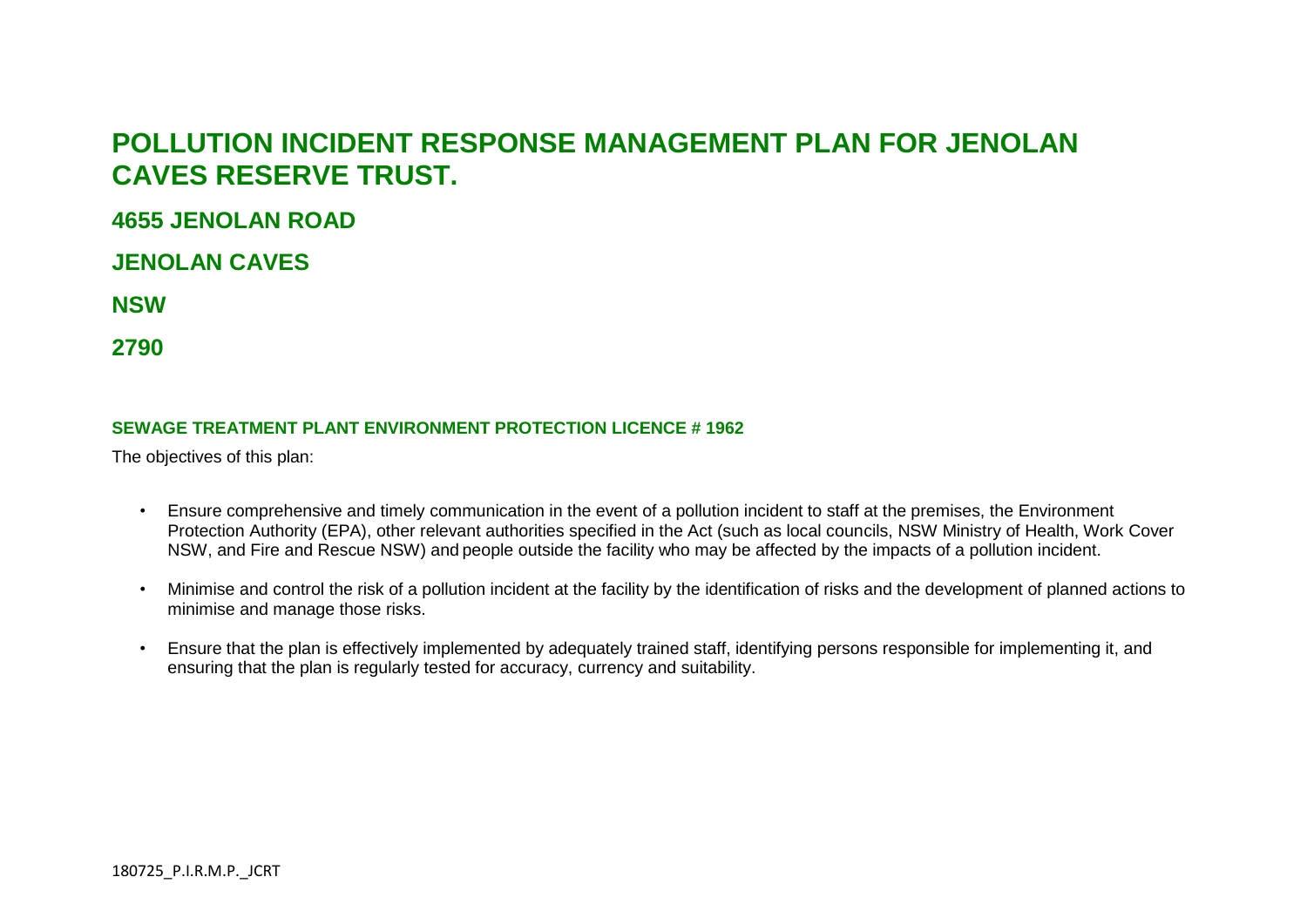### **WHO MUST BE NOTIFIED OF A POLLUTION INCIDENT?**

Where the pollution incident causes or threatens material harm to the environment or human health, all the following authorities must be notified:

- The appropriate regulatory authority (ARA) for the activity under the POEO Act (usually the EPA or local council), **EPA Hotline 131 555**
- The Ministry of Health (via Public Health Units) **Bathurst 02 6339 5601**
- The local authority if it is not the ARA a 'local authority' is a local council (being the council of an area under the Local Government Act 1993), or the Western Lands Commissioner for the Western Division, except any part of the Western Division within the area of a local council. **Oberon Shire Council 63298100**.
- HNCMA Telephone: (02) 6350 3110
- Fire and Rescue NSW.**000**

#### **EMERGENCY PHONE CONTACTS:**

- ENVIRONMENT PROTECTION AUTHORITY BATHURST) ANDREW HELMS (02) 63333805 EPA OFFICE (02) 63333800
- JENOLAN CAVES RESERVE TRUST DIRECTOR, MS JODIE ANDERSON 0488 217 949
- JENOLAN CAVES HOUSE RECEPTION PH: 02 6359 3900 (24 HOUR)
- DUTY MANAGER JENOLAN CAVES RESERVE TRUST, MOBILE PH: 0457 837 460

IN THE EVENT OF POWER FAILURE AFFECTING JENOLAN CAVES SEWAGE TREATMENT PLANT. JENOLAN CAVES HAVE INSTALLED A SEVEN ZONE BACK TO BASE SECURITY ALARM SYSTEM WITH 24 HOUR REMOTE MONITORING THROUGH CHUB SECURITY WITH PERSONELL ON CALL 24 HOURS PER DAY / 7 DAYS PER WEEK

JENOLAN CAVES RESERVE TRUST HAVE A 60 KVA GENERATOR FOR EMERGENCY POWER, THIS GENERATOR WILL RUN THE SEWAGE TREATMENT PLANT INDEFINITELY IN THE EVENT OF A PROLONGED NETWORK SUPPLY FAILURE. THE TRUST HAS ALSO INSTALLED AN AUTOMATED EMERGENCY POWER SUPPLY GENERATOR AT THE STP.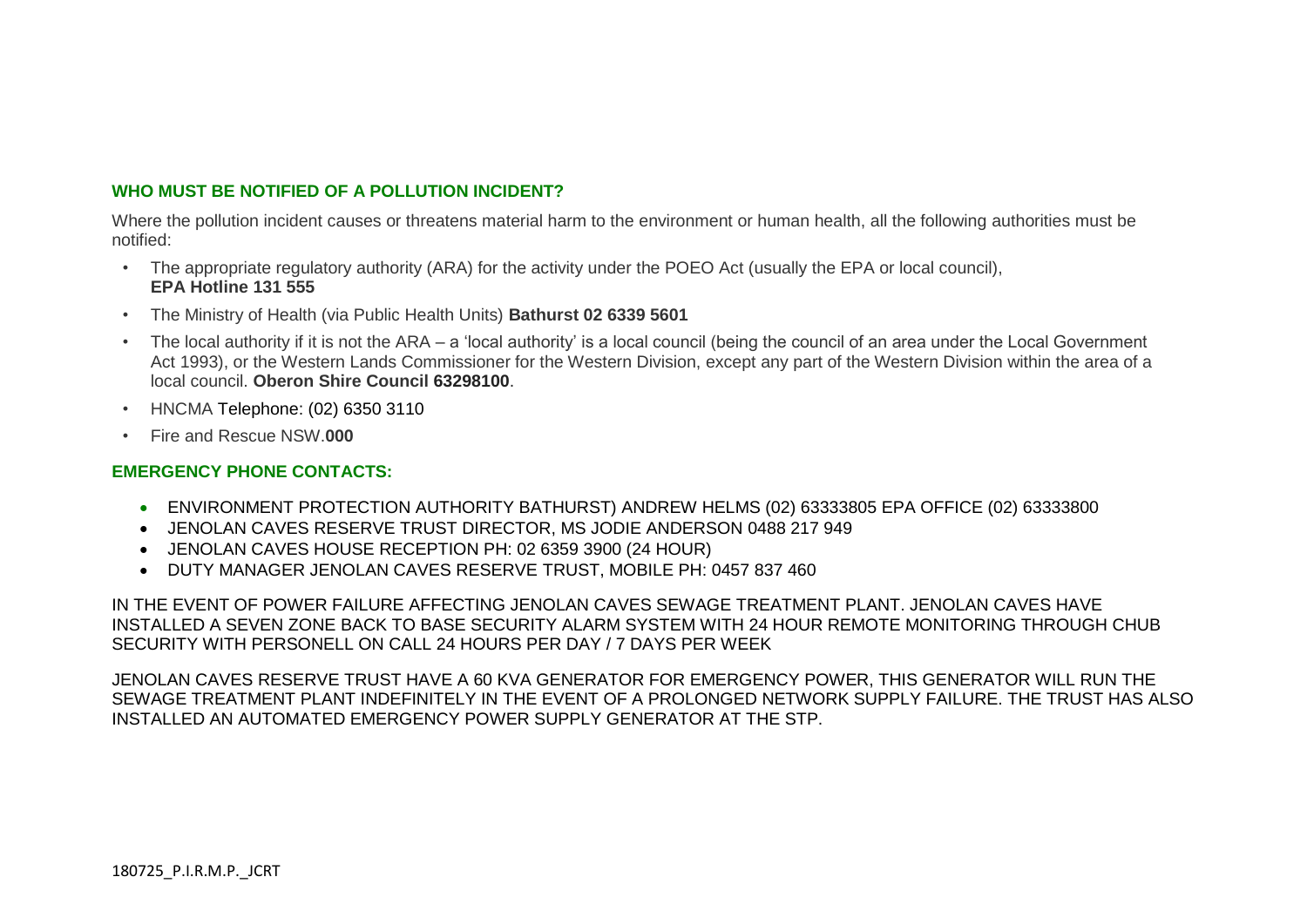#### **SITE CONTACT PHONE NUMBERS**

- JENOLAN CAVES HOUSE RECEPTION, PH: 02 6359 3900 (24 HOUR)email: [bookings@jenolancaves.org.au](mailto:bookings@jenolancaves.org.au)
- MS JODIE ANDERSON, DIRECTOR, PH: 02 6359 3918, 0488 217 949
- MR DAVID ROWLING , ACTING TECHNICAL SERVICES MANAGER, PH: 02 6359 3922, 0427356333
- JENOLAN CAVES GUIDES OFFICE, PH: 02 6359 3927 (9AM 5PM) email: reception@jenolancaves.org.au
- JENOLAN CAVES RESERVE TRUST SITE OFFICER, PH: 0427356333

## **COPIES OF THIS DOCUMENT ARE TO BE KEPT IN THE:**

**Technical Services Office, Reception, Directors Office, STP Control Room, Guides Office.** 

**Website: http://www.jenolancaves.org.au/about/part-of-nsw-government/P.I.R.M.P.**

**Network: G:\Technical Services\PIRMP**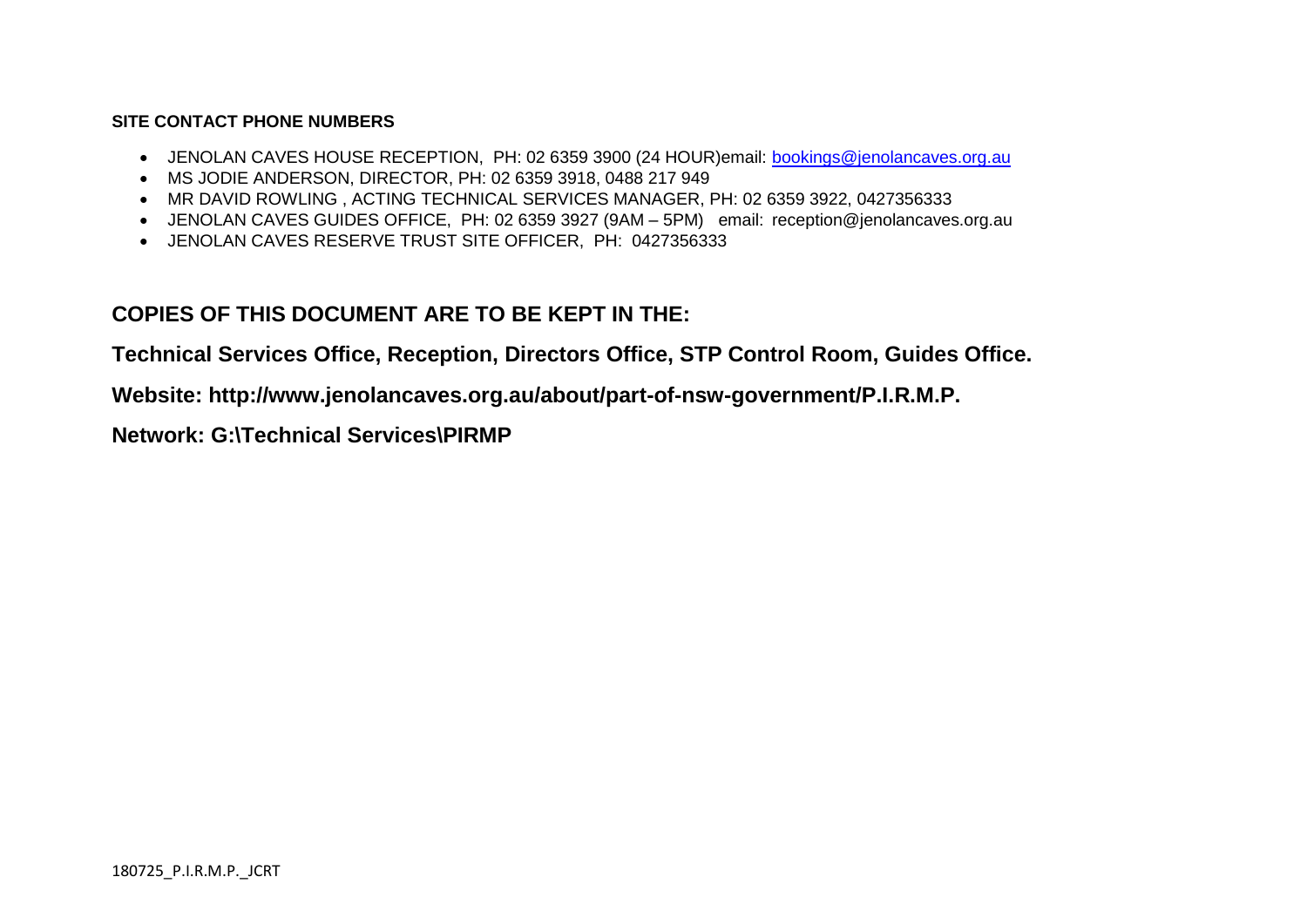| <b>ISSUE</b>                         | <b>OBJECTIVE</b>                                                                                                       | <b>OBJECTIVE</b><br><b>HOW</b><br><b>THE</b><br><b>WILL</b><br><b>BE</b><br><b>ACHIEVED.</b><br><b>ACTIONS</b><br><b>REQUIRED</b><br><b>ACHIEVE</b><br><b>THE</b><br>ΤO<br><b>OBJECTIVE</b>                              | <b>WHEN THE</b><br><b>ACTIONS</b><br><b>WILL BE</b><br><b>TAKEN</b>                                                                                     | <b>WHO WILL ENSURE</b><br><b>THAT THE</b><br><b>OBJECTIVE IS</b><br><b>ACHIEVED</b>                                                                          | <b>ACTION ACTUALLY</b><br><b>TAKEN TO ACHIEVE</b><br>THE OBJECTIVE                                                                                                                                                                                 | <b>RECORDS</b><br><b>AND WHERE</b><br><b>THEY ARE</b><br><b>KEPT</b>                             |
|--------------------------------------|------------------------------------------------------------------------------------------------------------------------|--------------------------------------------------------------------------------------------------------------------------------------------------------------------------------------------------------------------------|---------------------------------------------------------------------------------------------------------------------------------------------------------|--------------------------------------------------------------------------------------------------------------------------------------------------------------|----------------------------------------------------------------------------------------------------------------------------------------------------------------------------------------------------------------------------------------------------|--------------------------------------------------------------------------------------------------|
| General                              |                                                                                                                        |                                                                                                                                                                                                                          |                                                                                                                                                         |                                                                                                                                                              |                                                                                                                                                                                                                                                    |                                                                                                  |
| Main Grid Power<br>Failure to STP    | Alternate power source to<br>Power up (Sewage<br>Treatment Plant) (STP).                                               | The STP has a standby<br>duty on demand Generator,<br>this Generator is on auto<br>start immediately a power<br>supply interruption occurs.<br>The Generator has been<br>sized to accommodate the<br>STP maximum demand. | Immediately a<br>power supply<br>issue occurs, it<br>can<br>accommodate<br>the STP<br>demand for a<br>prolonged<br>period.                              | <b>Technical Services</b><br>Manager or the person<br>who is delegated to act<br>on behalf of the Trust                                                      | Nil, once a power supply<br>issue has occurred an<br>automated alarm<br>message will be sent to<br>the delegated TRUST<br>personnel, monitoring of<br>the STP operation will<br>then be undertaken by<br>either on site or online<br>remote means. | T.S.Office,<br>Reception,<br><b>Directors</b><br>Office, STP<br>Control Room,<br>Guides Office.  |
| Emergencies -<br>Incident reporting. | All environmental<br>incidents are reported to<br>the relevant authorities<br>as per EPL 1962 in a<br>timely manner.   | All environmental incidents<br>will be reported to the<br>relevant authorities by the<br>Director Jenolan Caves<br>Reserve Trust or a person<br>authorised to speak on<br>behalf of the Trust.                           | By telephone<br>as soon as an<br>incident is<br>reported or is<br>sighted. By<br>email / mail<br>within the<br>timeline<br>allocated in<br>the licence. | Person authorised to<br>speak on behalf of JCRT                                                                                                              | Follow the Pollution<br>Incident Response<br>Management Plan in<br>conjunction with E.P.L.<br>1962.                                                                                                                                                | T.S.Office,<br>Reception,<br><b>Directors</b><br>Office, STP<br>Control Room.<br>Guides Office.) |
| Emergencies - Spills                 | Spills are contained,<br>damage to the eco-<br>system minimised and<br>rectification undertaken in<br>a timely manner. | <b>Consult Chemical Spills and</b><br>Containment procedures in<br><b>Emergency Flip Folder</b><br>located in the Technical<br>Services Office                                                                           | As soon as an<br>incident occurs<br>or is sighted                                                                                                       | The person who first<br>sees an incident is to<br>minimise the effect of the<br>incident. All staff are to<br>be trained in spill<br>containment procedures. | Use containment<br>measures (spill kits etc)<br>located at various sites<br>around the facility.                                                                                                                                                   | T.S.Office,<br>Reception,<br><b>Directors</b><br>Office, STP<br>Control Room,<br>Guides Office.  |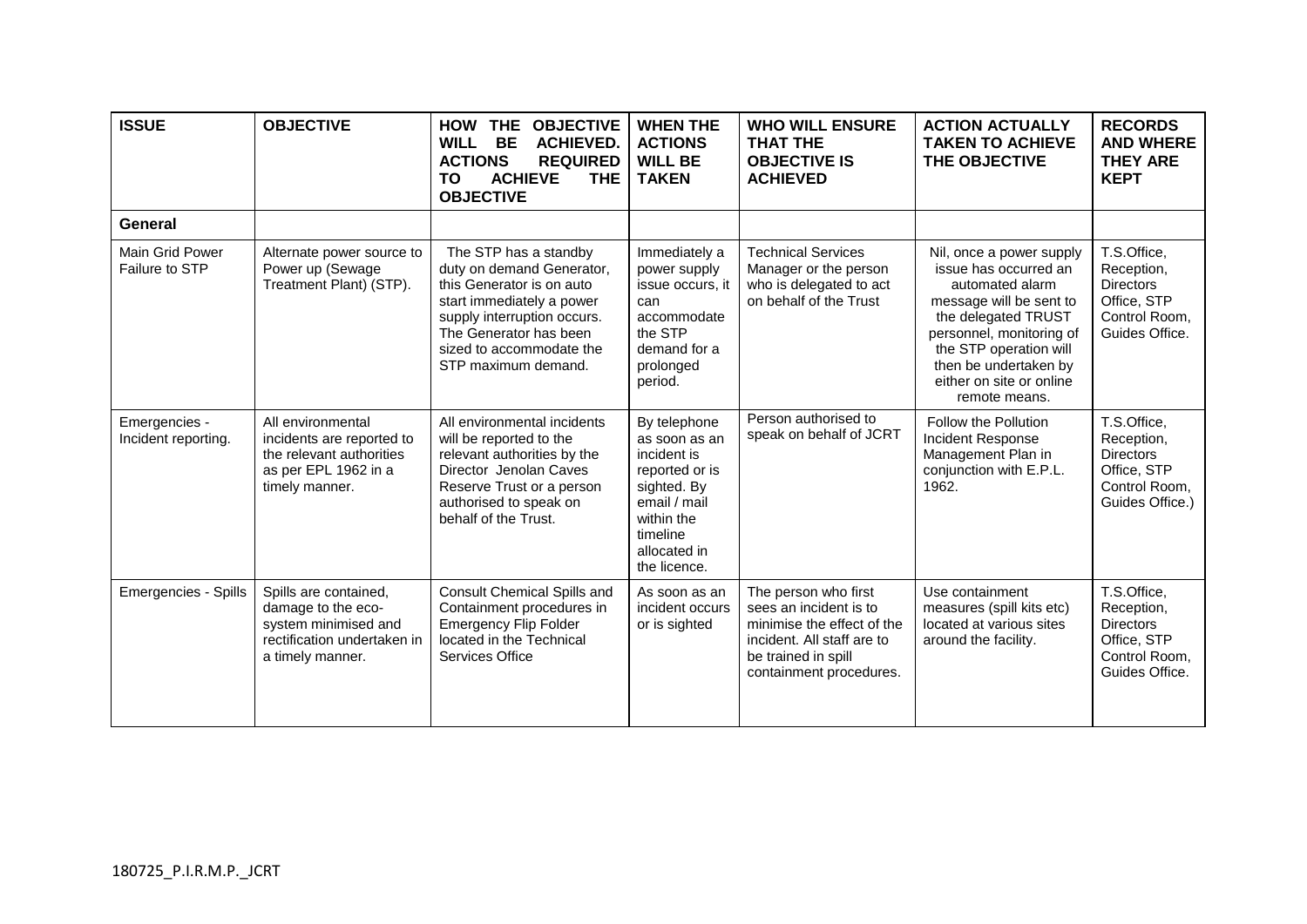| Pollution to the<br>receiving<br>environment. | Minimise / contain<br>effluent within the<br>confines of the STP or<br>associated infrastructure.<br>Contain other spills to<br>minimise extent of<br>release to the receiving<br>environment. | Isolate all discharge points at<br>STP. Contain effluent.<br>Rectify cause immediately.<br>Use spill containment<br>measures for spills around<br>the facility. Undertake clean<br>up procedure in a timely<br>manner.        | As soon as<br>incident<br>sighted.            | The person who first<br>sights incident.<br>T.S. Manager,<br>Site Officer.<br>DirectorJCRT.                               | Isolate discharge valves<br>prior to the U.V. at STP.<br>Isolate Decanter.<br>Shut down source of<br>Utilise<br>contaminant.<br>containment measures.<br>Undertake clean up<br>procedure in a timely<br>manner. | T.S.Office,<br>Reception,<br><b>Directors</b><br>Office, STP<br>Control Room,<br>Guides Office. |
|-----------------------------------------------|------------------------------------------------------------------------------------------------------------------------------------------------------------------------------------------------|-------------------------------------------------------------------------------------------------------------------------------------------------------------------------------------------------------------------------------|-----------------------------------------------|---------------------------------------------------------------------------------------------------------------------------|-----------------------------------------------------------------------------------------------------------------------------------------------------------------------------------------------------------------|-------------------------------------------------------------------------------------------------|
| Other<br>environmental<br>incidents.          | Ensure damage to the<br>eco-system from<br>environmental incidents<br>is minimised.                                                                                                            | Emergency procedures to<br>deal with foreseeable<br>environmental emergencies<br>will be established.                                                                                                                         | As soon as<br>incident<br>sighted.            | The person who first<br>sees an incident is to<br>minimise the extent.<br>T.S. Manager,<br>Site Officer,<br>DirectorJCRT. | Assess, minimise the<br>extent, arrange for<br>rectification or repair.                                                                                                                                         | T.S.Office,<br>Reception,<br><b>Directors</b><br>Office, STP<br>Control Room,<br>Guides Office. |
| Compliance Audit                              | Compliance with<br>environmental<br>requirements and, if<br>breaches are detected,<br>rectification of defects in<br>a timely manner.                                                          | The Director JCRT will<br>Cooperate with periodic<br>environmental audits; and<br>authorise works to rectify any<br>environmental breaches or<br>issues identified within the<br>time frame specified in the<br>audit report. | At all times as<br>indicated in<br>the audit. | DirectorJCRT.<br>T.S. Manager.                                                                                            | Follow audit action<br>checklist and timeframe.                                                                                                                                                                 | T.S.Office,<br>Reception,<br><b>Directors</b><br>Office, STP<br>Control Room,<br>Guides Office. |
| <b>Noise</b>                                  | Minimal detrimental<br>impact to receiving<br>environment.                                                                                                                                     | Adherence to legislative,<br>EPA, Council and other<br>noise limits will be<br>mandatory.<br>Equipment will be kept in<br>good repair and condition<br>and maintained as per<br>manufactures specifications.                  | At all times                                  | The person who uses<br>any type of machinery on<br>site.<br>T.S. Manager,<br>DirectorJCRT.                                | Maintain Machinery in<br>sound operating<br>condition. Undertake<br>scheduled servicing,<br><b>Consult Complaints</b><br>register.                                                                              | T.S.Office,<br>Reception,<br><b>Directors</b><br>Office, STP<br>Control Room,<br>Guides Office. |
| Waste - Quantity<br>of materials              | Minimise waste<br>generation, maximise re-<br>cycling / reuse strategy.                                                                                                                        | Develop and implement a re-<br>cycle / re-use strategy<br>targeting the reduction of<br>waste generated.                                                                                                                      | At all times                                  | T.S. Manager.<br>DirectorJCRT.<br>All staff.                                                                              | Training in re-use / re-<br>cycling.<br>Audit waste practises.                                                                                                                                                  | T.S.Office,<br>Reception,<br><b>Directors</b><br>Office, STP<br>Control Room.<br>Guides Office. |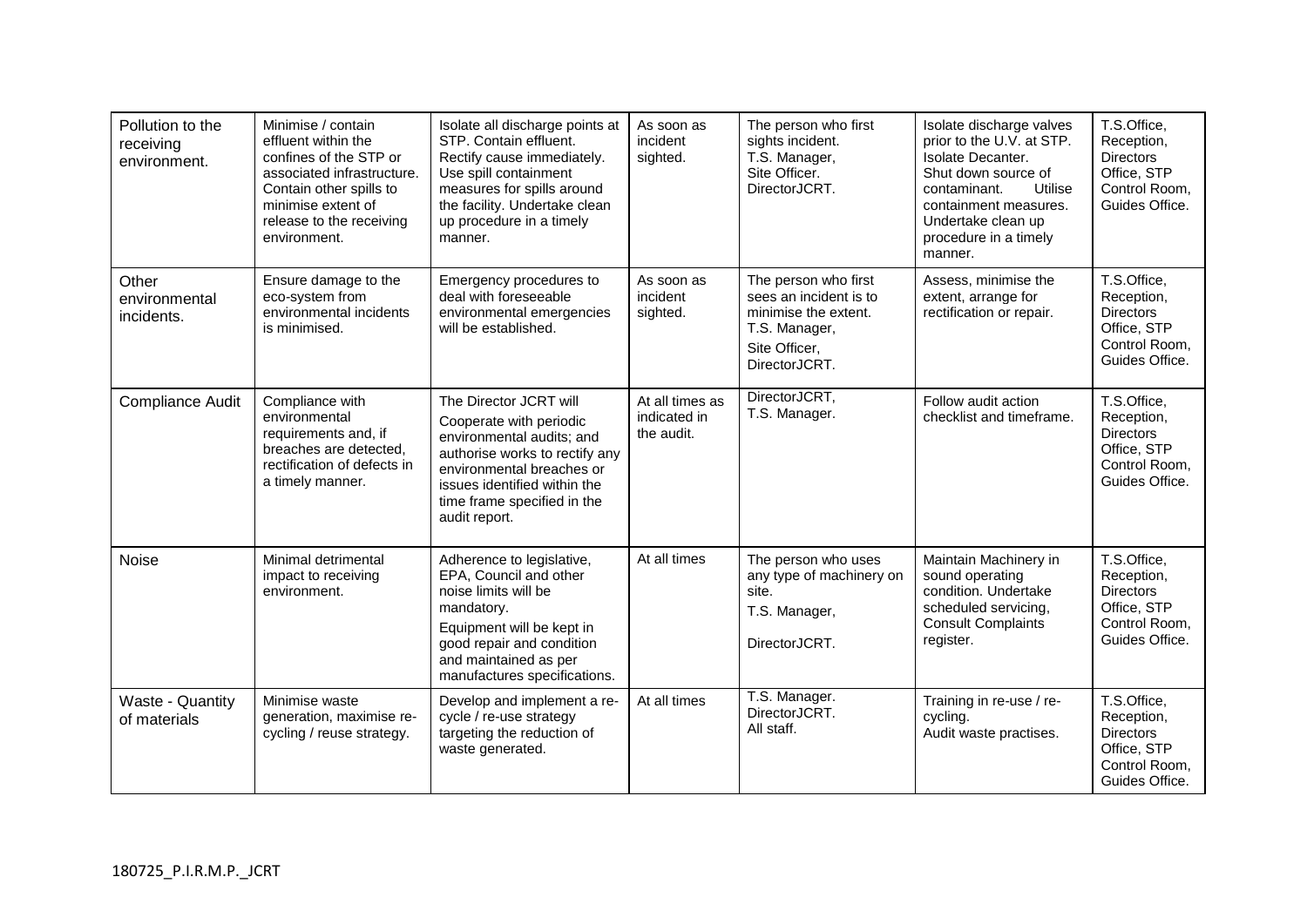| Vehicles and plant       | Exhaust emissions are<br>minimised                                                         | Maintain vehicles and<br>plant as per manufactures<br>specifications.                                                                                       | At all times | T.S. Manager.<br>DirectorJCRT.<br>The person charged<br>with the operation of<br>the plant and<br>equipment.           | Maintain Plant and<br>Equipment as per<br>manufactures<br>specifications.<br>Turn off plant when not<br>in use. Complete daily<br>vehicle check. | T.S.Office,<br>Reception,<br><b>Directors</b><br>Office, STP<br>Control Room.<br>Guides Office. |
|--------------------------|--------------------------------------------------------------------------------------------|-------------------------------------------------------------------------------------------------------------------------------------------------------------|--------------|------------------------------------------------------------------------------------------------------------------------|--------------------------------------------------------------------------------------------------------------------------------------------------|-------------------------------------------------------------------------------------------------|
| Chemicals                | Safe Storage of<br>Chemicals                                                               | All Chemicals will be clearly<br>labelled, kept in designated<br>bunded safe storage area,<br>SDS register on site                                          | At all times | T.S. Manager.<br>DirectorJCRT.<br>All staff.                                                                           | Regular audits on<br><b>Chemical Storage Areas</b><br>and SDS register.                                                                          | T.S.Office,<br>Reception,<br><b>Directors</b><br>Office, STP<br>Control Room.<br>Guides Office. |
| <b>Chemical Spillage</b> | Minimise damage to the<br>receiving Environment in<br>the event of a chemical<br>spillage. | Safe Storage of Chemicals.<br>SDS of all chemicals used<br>on site, Staff are to be<br>trained in Chemical Spillage<br>Response and Clean-up<br>procedures. | At all times | The person who first<br>sees an incident is to<br>minimise the extent.<br>T.S. Manager.<br>DirectorJCRT.<br>All staff. | Staff are to be trained in<br><b>Chemical Spillage</b><br>Response and Clean-up.<br>Utilize Spill kits on site.                                  | T.S.Office,<br>Reception,<br><b>Directors</b><br>Office, STP<br>Control Room,<br>Guides Office. |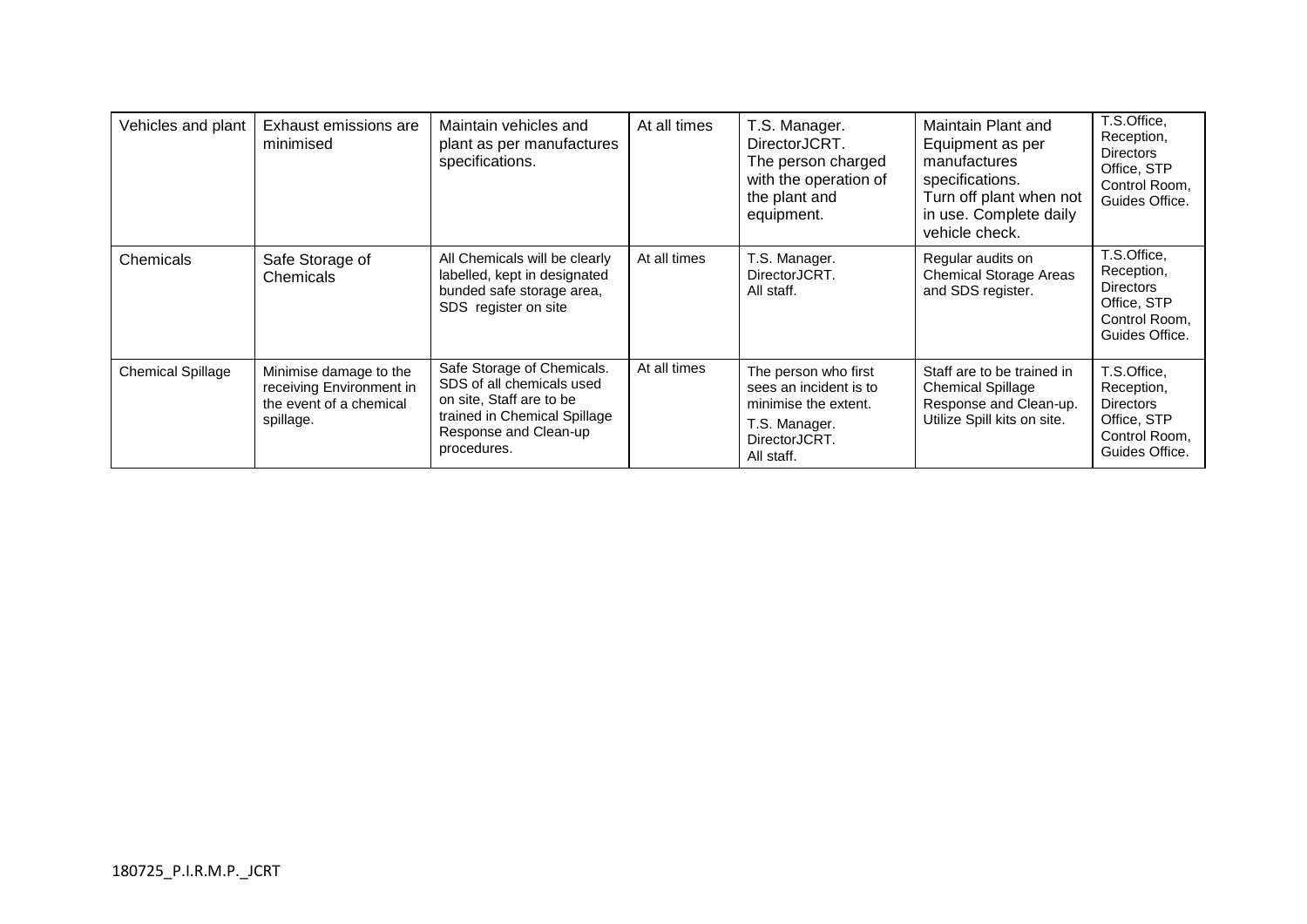| Waste Disposal | Appropriate and lawful<br>disposal of waste<br>associated with the<br>operation of the<br>business including:<br><b>Dried Effluent Sludge</b><br>Waste;<br>Liquid Waste;<br>Packaging materials;<br>Replaced or redundant<br>parts or materials;<br>Oils<br>Chemicals;<br>and grease from<br>machinery;<br>Paints<br>and solvents including<br>the cleaning of<br>equipment, tools and<br>brushes; Cleaning<br>materials and rags;<br>Trade Waste;<br>Materials unsuitable<br>for re-use; and Other<br>General waste | Identify lawful places for<br>disposal of all types of<br>waste generated<br>Ensure that no waste from<br>the site is conveyed to or<br>deposited at any place<br>that cannot lawfully be<br>used as a waste facility<br>for that waste.<br>Record, for all waste, the<br>method and location of<br>disposal, and whether or<br>not that location was a<br>place that could lawfully<br>be used as a waste facility<br>for that waste.<br>Submit to T.S.M. or<br>delegate, reports,<br>including the record of<br>waste disposal and<br>method and location of<br>disposal.<br>If at any time waste is<br>deposited at a place not<br>licensed to accept such<br>waste then a report is too<br>be raised to the T.S.<br>Manager / DirectorJCRT<br>immediately on becoming<br>aware of such. | At the<br>beginning of<br>the Incident. | T.S. Manager.<br>DirectorJCRT.<br>All staff. | Transport of all waste<br>generated on site is to<br>be undertaken by a<br>person licensed to<br>transport such waste.<br>The waste must be<br>transported as per<br>legislative conditions to<br>a facility licensed to<br>accept such waste.<br>The route of transport<br>must be as short as<br>possible.<br>Audit<br>waste transport and<br>receival operators on a<br>regular basis. | T.S.Office,<br>Reception,<br><b>Directors</b><br>Office, STP<br>Control Room,<br>Guides Office. |
|----------------|----------------------------------------------------------------------------------------------------------------------------------------------------------------------------------------------------------------------------------------------------------------------------------------------------------------------------------------------------------------------------------------------------------------------------------------------------------------------------------------------------------------------|---------------------------------------------------------------------------------------------------------------------------------------------------------------------------------------------------------------------------------------------------------------------------------------------------------------------------------------------------------------------------------------------------------------------------------------------------------------------------------------------------------------------------------------------------------------------------------------------------------------------------------------------------------------------------------------------------------------------------------------------------------------------------------------------|-----------------------------------------|----------------------------------------------|-------------------------------------------------------------------------------------------------------------------------------------------------------------------------------------------------------------------------------------------------------------------------------------------------------------------------------------------------------------------------------------------|-------------------------------------------------------------------------------------------------|
|----------------|----------------------------------------------------------------------------------------------------------------------------------------------------------------------------------------------------------------------------------------------------------------------------------------------------------------------------------------------------------------------------------------------------------------------------------------------------------------------------------------------------------------------|---------------------------------------------------------------------------------------------------------------------------------------------------------------------------------------------------------------------------------------------------------------------------------------------------------------------------------------------------------------------------------------------------------------------------------------------------------------------------------------------------------------------------------------------------------------------------------------------------------------------------------------------------------------------------------------------------------------------------------------------------------------------------------------------|-----------------------------------------|----------------------------------------------|-------------------------------------------------------------------------------------------------------------------------------------------------------------------------------------------------------------------------------------------------------------------------------------------------------------------------------------------------------------------------------------------|-------------------------------------------------------------------------------------------------|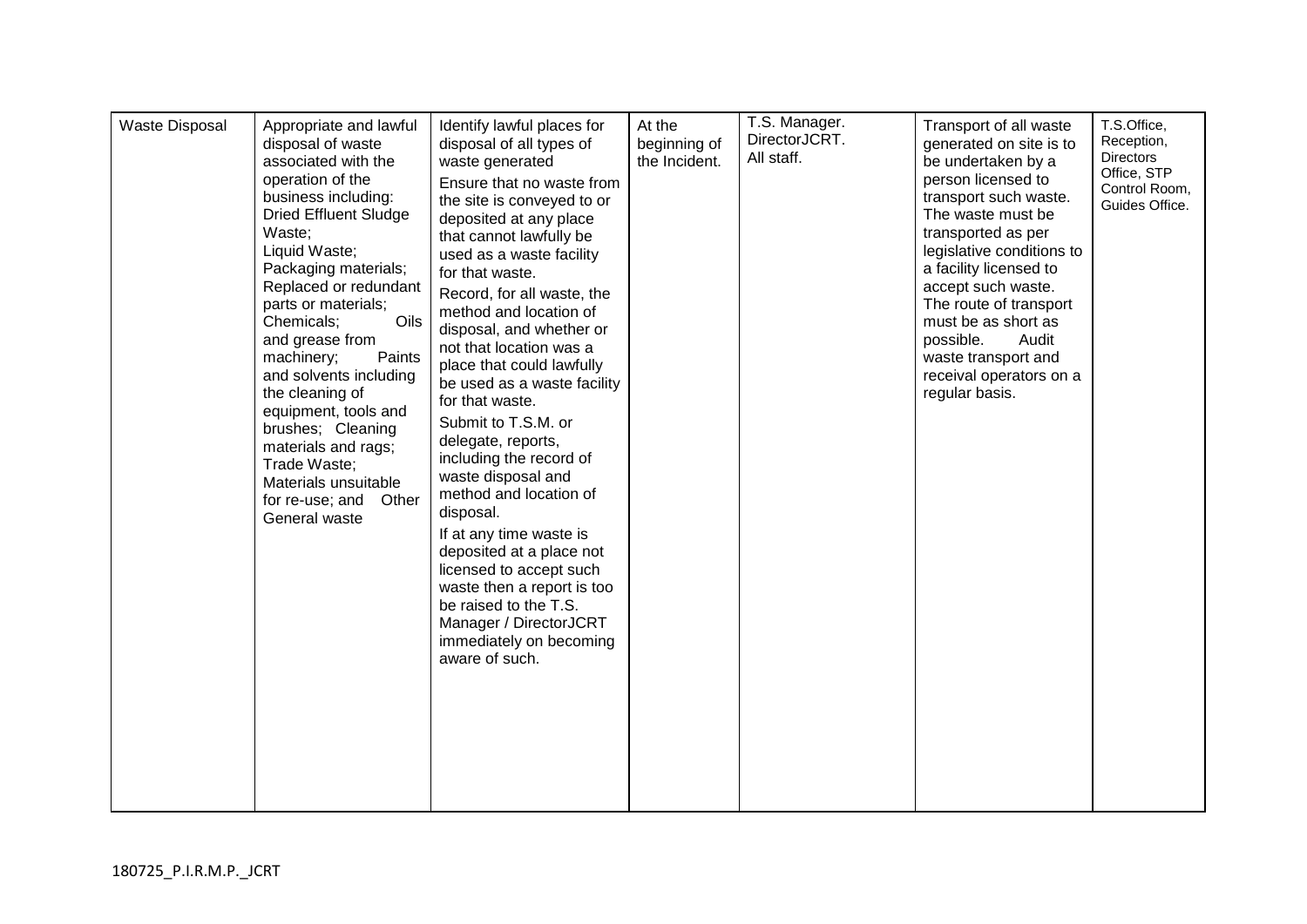| Records                                                     | Detailed accurate<br>records to<br>demonstrate<br>appropriate<br>environmental<br>management as per<br>E.P.L. 1962. | The Environmental<br>Management Plan and<br>modifications to suit the<br>Site will be submitted to<br>the EPA and displayed on<br>the facilities website<br>The Environmental<br>Management Plans will be<br>updated as required.<br>Appropriate progress and<br>other reports will be<br>submitted to the EPA.<br>All records will be<br>securely filed using an<br>effective document<br>retrieval system for a<br>period compliant with<br>E.P.L. 1962. | At all times | T.S. Manager.<br>DirectorJCRT.                      | Incident Register.<br>PIRMP.<br>Record keeping in the<br><b>Technical Services</b><br>File. | T.S.Office,<br>Reception,<br><b>Directors</b><br>Office, STP<br>Control Room,<br>Guides Office. |
|-------------------------------------------------------------|---------------------------------------------------------------------------------------------------------------------|------------------------------------------------------------------------------------------------------------------------------------------------------------------------------------------------------------------------------------------------------------------------------------------------------------------------------------------------------------------------------------------------------------------------------------------------------------|--------------|-----------------------------------------------------|---------------------------------------------------------------------------------------------|-------------------------------------------------------------------------------------------------|
| <b>Delivery</b>                                             |                                                                                                                     |                                                                                                                                                                                                                                                                                                                                                                                                                                                            |              |                                                     |                                                                                             |                                                                                                 |
| Vehicle access.                                             | Damage to the<br>ecosystems on Site is<br>minimised                                                                 | All vehicles and plant will<br>access the site along<br>designated routes and<br>tracks obeying all speed<br>limits                                                                                                                                                                                                                                                                                                                                        | At all times | T.S. Manager. Director<br>J.C.R.T Caves<br>Manager  | Site inductions and<br>reviews. Monitoring                                                  | T.S.Office,<br>Reception,<br><b>Directors</b><br>Office, STP<br>Control Room,<br>Guides Office. |
| Parking of<br>vehicles and<br>plant.                        | Damage to the<br>ecosystems on Site is<br>minimised.                                                                | All vehicles and plant will<br>park in designated areas.                                                                                                                                                                                                                                                                                                                                                                                                   | At all times | T.S. Manager. Director<br>J.C.R.T. Caves<br>Manager | Site inductions and<br>reviews                                                              | T.S.Office,<br>Reception,<br><b>Directors</b><br>Office, STP<br>Control Room,<br>Guides Office. |
| Movements of<br>Pedestrians,<br>materials and<br>equipment. | Damage to the<br>ecosystems on Site is<br>minimised.                                                                | All pedestrian and<br>equipment movement will<br>be along approved access<br>routes.                                                                                                                                                                                                                                                                                                                                                                       | At all times | T.S. Manager. Director<br>J.C.R.T. Caves<br>Manager | Site inductions and<br>reviews                                                              | T.S.Office,<br>Reception,<br><b>Directors</b><br>Office, STP<br>Control Room,<br>Guides Office. |